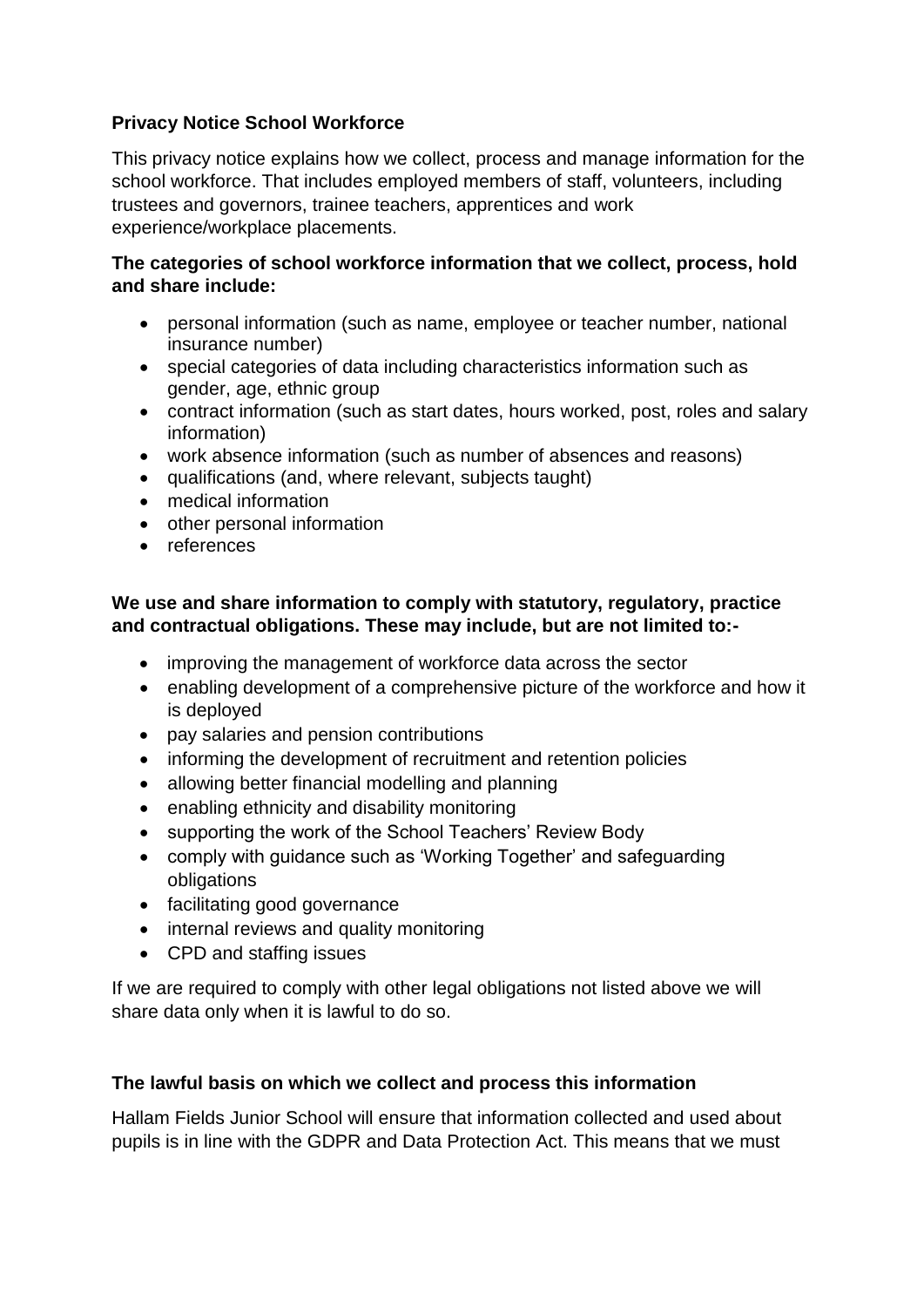have a lawful reason to collect the data, and that if we share that with another organisation or individual we must have a legal basis to do so.

The lawful basis for schools to collecting and processing information comes from a variety of sources, such as the Article 6 and Article 9 of the GDPR, the Safeguarding of Vulnerable Groups Act 2006. We also have obligations to organisations such as HMRC and the Department of Work and Pensions.

## **Collecting this information**

Whilst the majority of information you provide to us is mandatory, some of it is provided to us on a voluntary basis. In order to comply with data protection legislation, we will inform you whether you are required to provide certain school workforce information to us or if you have a choice in this.

# **Storing this information**

We hold school workforce data in line with our HR and Retention Policies.

### **Who we share this information with**

We may share this information with organisations such as:

- Our local authority
- The Department for Education (DfE)
- Safeguarding and protection for children and vulnerable adults organisations
- Insurance providers
- Teacher Pension Scheme
- Health professionals
- Third party training providers
- School trip providers
- Groupcall texting service
- Parent Pay online payment system
- Management Information System (RM Integris)

#### **Why we share school workforce information**

We do not share information about workforce members with anyone without consent unless the law and our policies allow us to do so.

## **Local Authority Maintained School:**

We are required to share information about our school employees with our local authority (LA) and the Department for Education (DfE) under section 5 of the Education (Supply of Information about the School Workforce) (England) Regulations 2007 and amendments.

## **Department for Education (DfE)**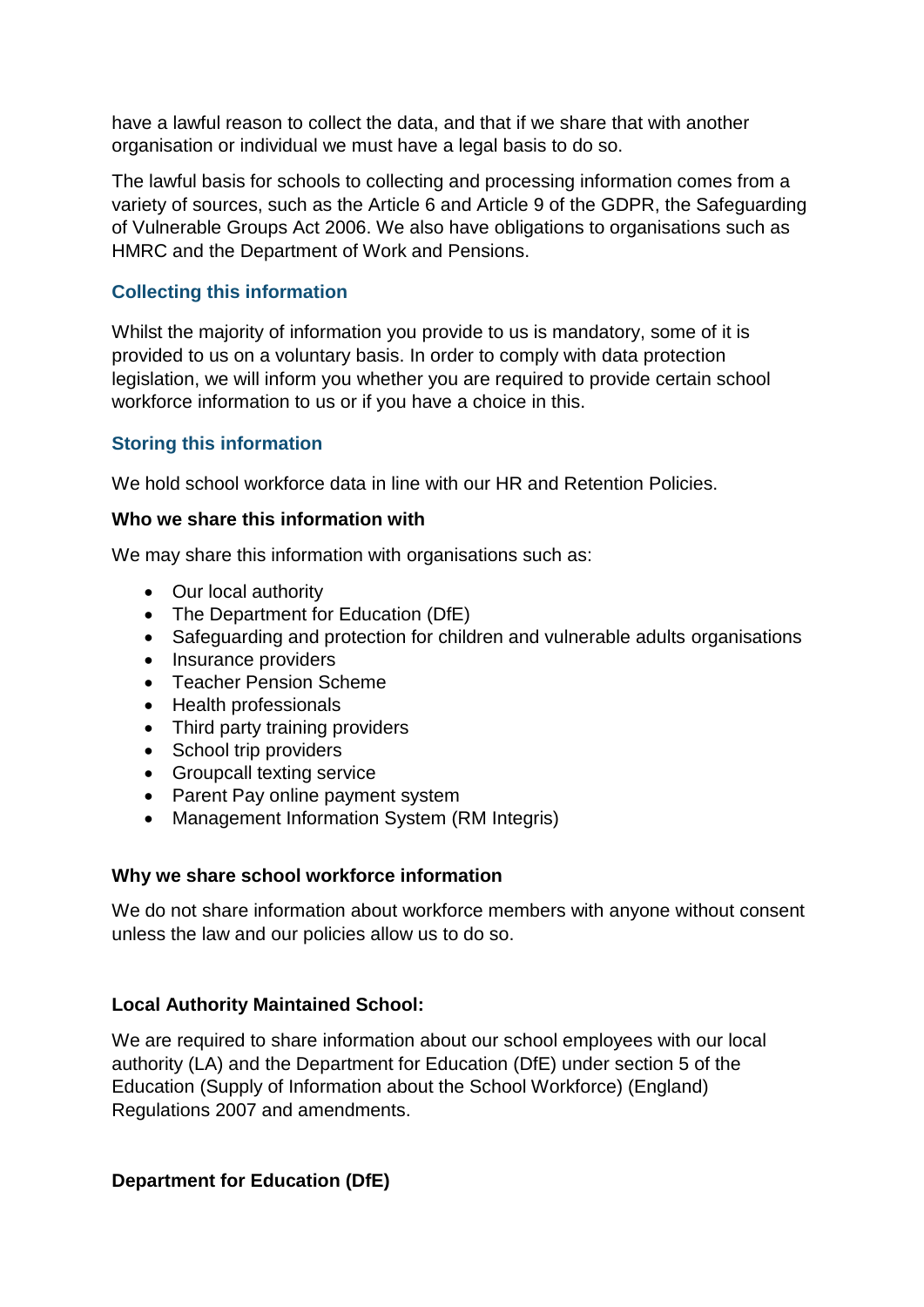We share personal data with the Department for Education (DfE) on a statutory basis. This data sharing underpins workforce policy monitoring, evaluation, and links to school funding / expenditure and the assessment educational attainment.

### **Local Authority:**

We share information with local authority to enable us to administer services for our school workforce including payroll services, HR, occupational health, training support, pension services for support staff and legal advisors. This is not an exhaustive list.

#### **Safeguarding Organisations:**

We have a duty of care to ensure that our staff are aware and trained of their safeguarding responsibilities.

### **Teachers' Pension Scheme:**

We share information to administer the Teachers' Pension Scheme

### **Health Professionals:**

We will contact relevant health professionals with consent to support staff health concerns.

## **Third Party Training Providers:**

We will share information with Third Party Training Providers in order to access training courses and CPD.

School Visit Providers:

We will provide organisations with relevant data for example name, post, telephone number and email address to ensure efficient communication before and during the visit.

#### **Groupcall texting service:**

We will share Groupcall texting service with names and mobile telephone numbers to enable school to have an efficient and effective communication system.

## **Parent Pay:**

We will share staff members full names to Parent Pay in order for staff to access online payments for school meals taken within school.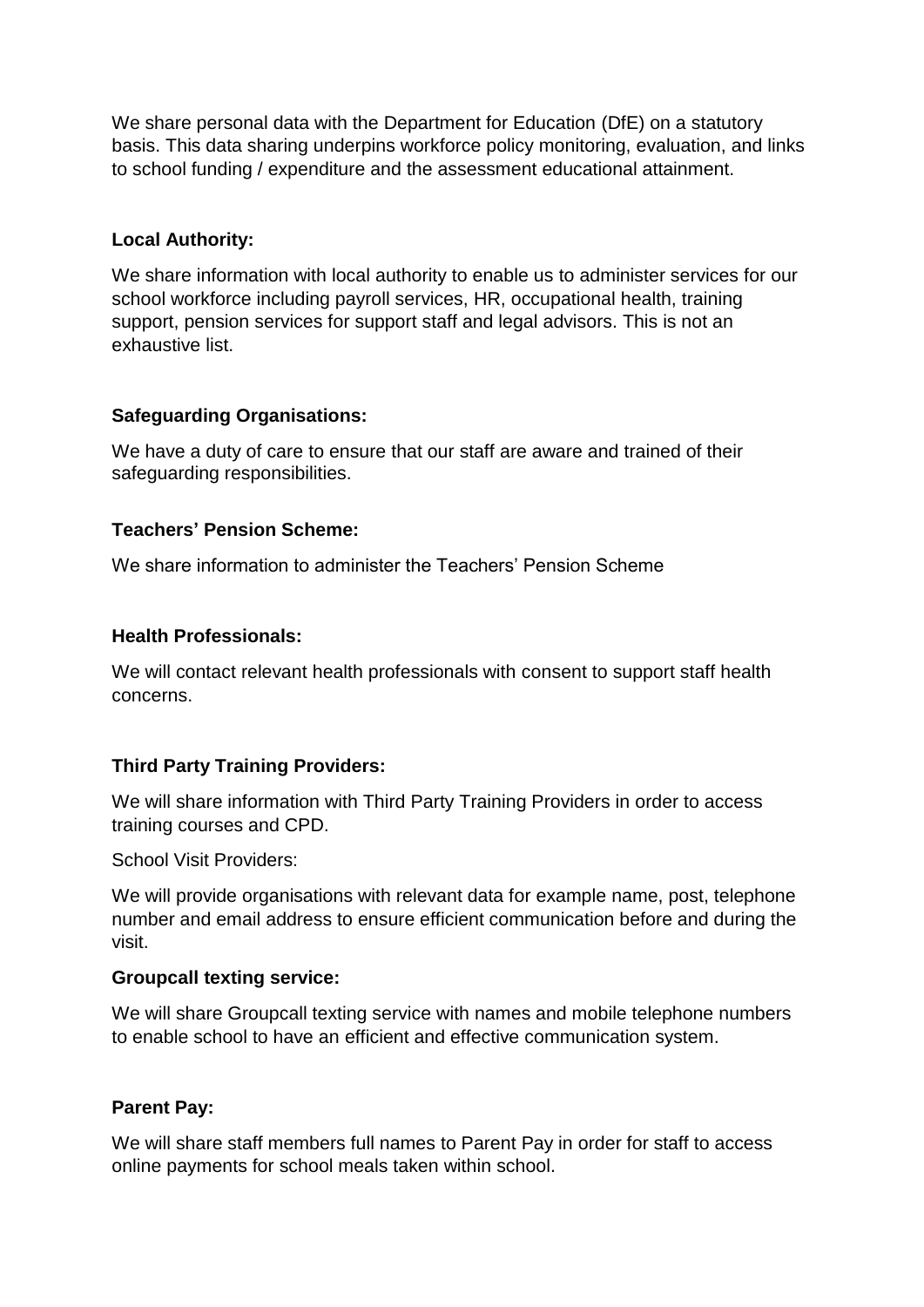## **Management Information System (RM Integris):**

We will share information with RM Integris in order to maintain an accurate record of staff working within school, their emergency contact details and to comply with our statutory returns e.g. workforce census.

## **Data collection requirements**

The DfE collects and processes personal data relating to those employed by schools and local authorities that work in state funded schools (including all maintained schools, all academies and free schools and all special schools including Pupil Referral Units and Alternative Provision). All state funded schools are required to make a census submission because it is a statutory return under sections 113 and 114 of the Education Act 2005

To find out more about the data collection requirements placed on us by the Department for Education including the data that we share with them, go to [https://www.gov.uk/education/data-collection-and-censuses-for-schools.](https://www.gov.uk/education/data-collection-and-censuses-for-schools)

The department may share information about school employees with third parties who promote the education or well-being of children or the effective deployment of school staff in England by:

- conducting research or analysis
- producing statistics
- providing information, advice or guidance

The department has robust processes in place to ensure that the confidentiality of personal data is maintained and there are stringent controls in place regarding access to it and its use. Decisions on whether DfE releases personal data to third parties are subject to a strict approval process and based on a detailed assessment of:

- who is requesting the data
- the purpose for which it is required
- the level and sensitivity of data requested; and
- the arrangements in place to securely store and handle the data

To be granted access to school workforce information, organisations must comply with its strict terms and conditions covering the confidentiality and handling of the data, security arrangements and retention and use of the data.

For more information about the department's data sharing process, please visit:

<https://www.gov.uk/data-protection-how-we-collect-and-share-research-data>